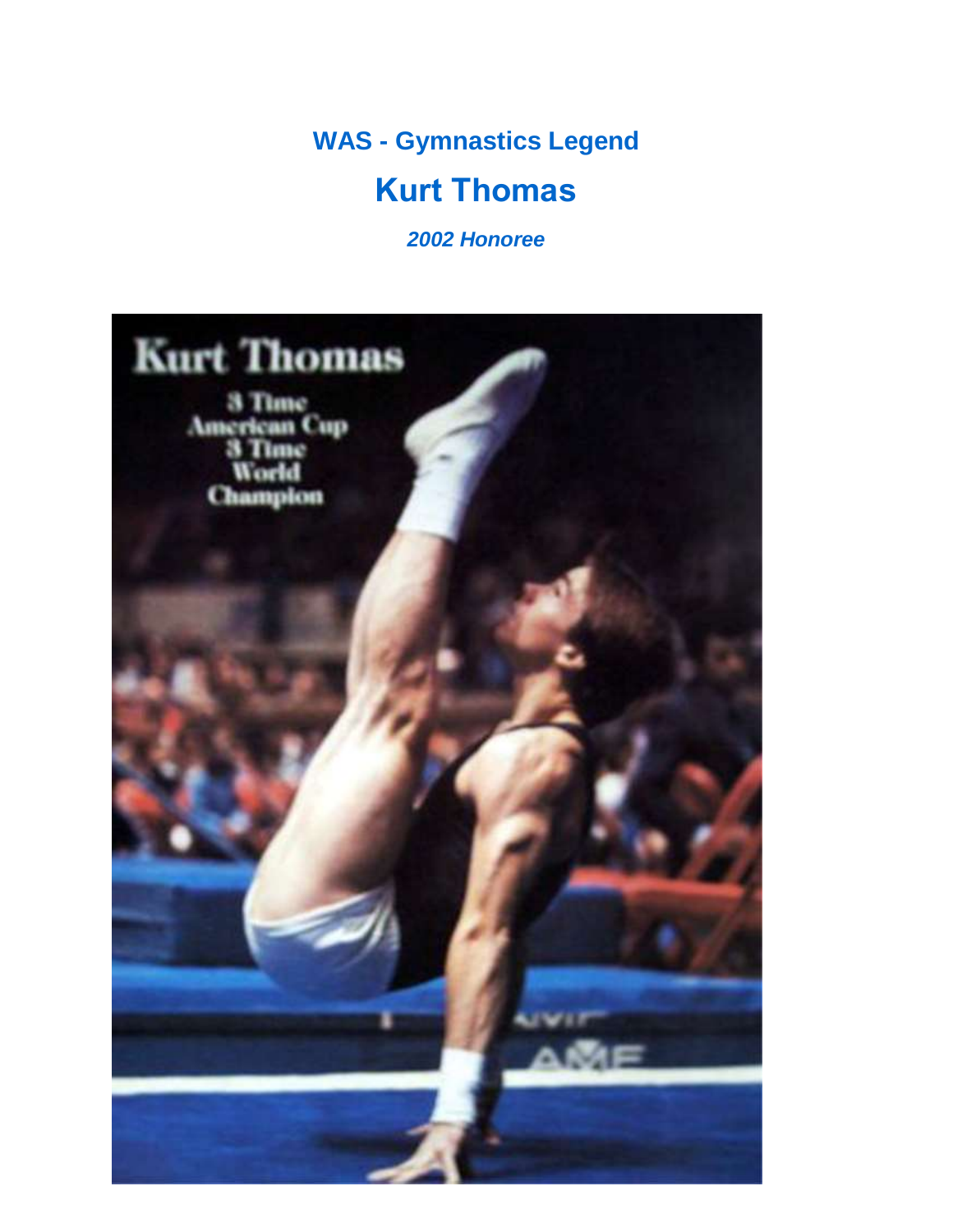## **The Miamian Who Put American Gymnastics**

### **on the World Map**

*At the end of World War II, the United States was the most dominant economic power in the world. The US excelled in amateur sports measured in part by Olympic Games medals won. The sudden surge by Soviet Union (USSR) athletes as Olympic Games medallists at the 1952 Helsinki Olympics caught the United States and other countries by surprise. The sport of gymnastics was no exception. The USSR and other Eastern bloc countries dominated women's gymnastics during the cold war era. In men's gymnastics, only Japan stood equal and challenged the Soviets and Eastern Europeans in Olympic and World Championship competitions.*

Meanwhile in the United States, the sport of gymnastics languished under the leadership of the Amateur Athletic Union (AAU). The AAU was an umbrella organization that put most of its efforts into promoting "the more important Olympic sports" of swimming, track and field and basketball. Some of the AAU gymnastics leadership was corrupt. Gymnastics was left to struggle on its own. With the exception of the women's gymnastics team bronze in the London Olympics of 1948, the United States won no Olympic or World Championship medals from 1932 until 1970.

After several years of struggle, a small group of men's collegiate gymnastics coaches spearheaded a movement to create new leadership in gymnastics by forming the United States Gymnastics Federation (USGF) in 1962. Federation leaders hired a bright energetic Executive Director by the name of Frank Bare. During the International Gymnastics Federation (FIG) Congress in Ljubljana in 1970, FIG President Arthur Gander awarded the USGF the FIG Charter making the USGF the ruling gymnastics organization in the United States and stripping the AAU of that power. An eight year struggle for power in gymnastics between the organizations was over.

A breakthrough in WC medals occurred when a 98 lb. pixie from California named Cathy Rigby placed second on the balance beam during the 1970 World Championships. It was a great accomplishment but still not a gold medal win for American gymnastics. Rigby went on to compete in the 1972 Munich Olympics without winning any medals. The United State's gymnastics gold medal drought continued in Olympic and World Championship competitions. Cathy retired and pursued a successful long running musical stage career as Peter Pan and Cat in the Hat.

Unexpectedly, American Peter Kormann, won a bronze Olympic Games medal in the floor exercise event in Montreal in 1976, but again, the US was without a gold medal.

During 1969 a young man living with his mother and sister in the Silver Blue Lake Apartments on NW103rd Street just behind Miami Central Senior High School was introduced to formal gymnastics training. He looked small and young for his age. There was talk that Miami Central, a school with a 95% plus black student population would begin fielding a gymnastics team in the Greater Miami Athletic Conference (GMAC). Don Gutzler, a junior high school teacher from Southern Illinois University would transfer to Central and coach the new team. Don and I both judged the GMAC high school meets and were members of the Southeastern Judging Association. The gymnastics equipment at Central was poor at best. The Athletic Director told Don that he could "have the coaching supplement" if he promised not to have a team. Don was not to be swayed. He built a team anyway.

I was the head coach at Miami Dade Community College (MDCC) and we were the reigning 1969 National Junior College Athletic Association (NJCAA) Champions. MDCC is only five minutes drive from Miami Central. Earleen Carey, a Central graduate, was an attractive student attending MDCC who did gymnastics. Earleen was selected the 1970 Orange Bowl queen. She first told me about Kurt. She often watched him flipping in the grass by his apartment complex. Danny Carey, Earleen's younger brother and a senior with a car, drove freshman Kurt over to MDCC to workout in the evening community gymnastics program. He was intimidated a little bit that first night by some of my private gym school girl gymnasts who were more advanced than him because of their training. Gutzler soon began bringing the entire Central team to the community college for workouts. I soon found myself coaching Kurt during my varsity workouts. Some of my college gymnasts were a little jealous of Kurt because he learned so fast and easy. Kurt was very brash! His teammates; Walter Hayes, Jim Daley, Ricky Givens and Sam Gilmore were all improving rapidly. Some GMAC coaches were uneasy with the fact that this new upstart team was getting extra help from a college coach and that the Central team was becoming a threat to win the conference championship. The policy at MDCC was that any gymnast could workout in the evening gymnastics program for free as often as they liked. We had gymnasts working out from all over Miami and Hialeah. Kurt's Central team went on to win two GMAC Championships (1972-73). Kurt won one more at Miami Lakes where he transferred his senior year (1974). His ability and presence elevated the caliber of the entire GMAC league.

The AAU developed a strong junior Olympic program in the late sixties and seventies. I felt this was an excellent way to give gymnasts in my geographical area a chance to gain national competition experience. My interests had now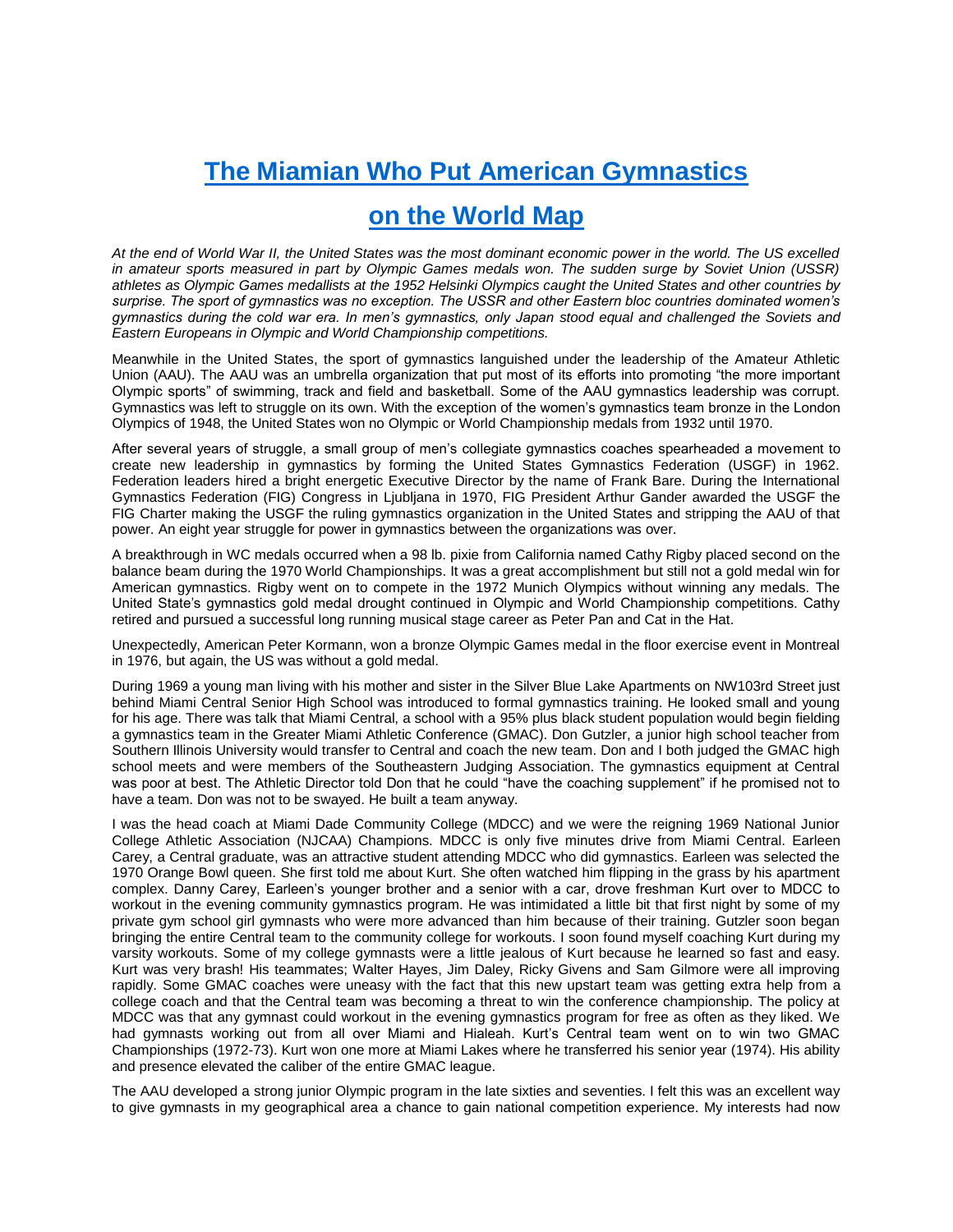become coaching both male and female gymnasts for open national and international competitions and promoting the sport of gymnastics by conducting important competitions in Miami. I opened a private gymnastics school in North Miami Beach in November of 1969 called the Muriel Grossfeld School of Gymnastics, named after my sister, an Olympian. Muriel had opened a similar school in New Haven Connecticut in 1967. I changed the named to Gymiami in 1972 to avoid confusion with Muriel's team and to identify gymnasts from Miami.

Tom Maloney, the AAU Gymnastics Administrator and former Army coach retired to Sarasota. I had competed against him and Army while I attended Southern Connecticut State University. Tom helped me immensely in developing my judging skills. I earned my international judging brevet in 1969 at the Penn State FIG course. As a member of the local Florida Gold Coast AAU, I lobbied the organization to bring a national gymnastics meet to Miami. I was selected meet director for the 1970 NAAU Gymnastics Championships to be held May 29th-31 at the Miami Beach Convention Center next door to the Jackie Gleason Theater. Elliot Roosevelt, FDR's son, was the Director of the Miami Beach Tourist Development Authority. He sure looked like the former President! He also authorized a five thousand dollar grant to bid for the meet. Jack Kelly, Olympic single skull champion and actress Grace Kelly's brother, was the current AAU President and Tom Maloney was the Gymnastics Administrator. The "Larry King," then of 710 am sports radio, interviewed me live about the NAAU competition in his Brickell Avenue studio.

I was the meet director for the USGF World Cup held June 5th 1971 at the Miami Beach Convention Center. Frank Bare of the new USGF ruling body sold the television rights for the World Cup to Dick Button of Candid Productions of New York. Button then sold the World Cup to ABC Wide World of Sports. Cathy Rigby was the featured American gymnast in the competition along with Kim Chace. We had a lot of equipment to set up and we were also going to be on live television. Kurt Thomas was one of the students in the volunteer equipment crew wearing red t-shirts with World Cup in white letters printed on the chest. Frank Bare, USGF Executive Director; Arthur Gander, FIG President; as well as the sinister George Gulack were in charge of administrating the competition event order and competition lineups. Little did they know as they walked past Kurt on repeated occasions during the competition; that they were looking at America's future gold medal World Champion.

Sponsors like Quaker Oats and Chevrolet were footing the transportation costs of AAU Regional Champions to the National AAU Junior Olympic Championships. I was selected gymnastics coach for the Florida Region for the 1969 NAAUJO. A young Kim Chace, two time Florida gymnastics Olympian, won the competition in San Diego. It elevated her to an international level competitor and a spot on the US 1970 WC team.

In the spring of 1971 fifteen year old Kurt finished a distant third in the 15-18 age group of his first AAU Regional Championship behind two eighteen year old MDCC gymnasts from out-of-state; John Olofsky and Gary Guido of New Jersey. John and Gary left Miami and went home for the summer leaving Kurt the option to move up and go to the 1971 NAAUJO Championships at the Air Force Academy. I convinced a reluctant and "doubting Thomas" to go to the meet for experience. He did go and he finished dead last!

Kurt worked hard over the next year and talked about winning "the next time." He improved! He placed third in the NAAUJO in Spokane in 1972. In a two week camp, he trained with Ron Galimore, the young 13-14 age group tumbling and trampoline sensation from Tallahassee as well as with Gymiami's Bonnie Harris (15-18) and Penny Graves (13-14) on the girls' side. Bonnie and Penny were both second all-around in their age group divisions and Ron was sixth.

Kurt won the 1973 NAAUJO at the University of Michigan. Three times is a charm! Even Newt Loken got excited watching Kurt perform. Carrie Englert (Zimmerman), a Tallahassee Tumbling Tot won the girl's seniors. In juniors, Ron Galimore was third and Amy Tubis was fifth. Quite a group from Florida considering that three future Olympians were blossoming before my eyes.

Kurt nursed a nagging shoulder injury in 1974 his senior year. He place 2nd at the NAAUJO at Nebraska to Paul Simon. In less than a month, he learned new compulsory exercises so he could compete in the first ever USGF Junior Olympic competition. In the now famous "outdoor JO Nationals" in Illinois, Kurt finished second to Bart Conner. In fact, Kurt had the highest optional routines score in the competition. I had taken Kurt to Nebraska and Don Gutzler had taken Kurt to Illinois. Don called me long distance after the USGFJO and expressed some disappointment with Kurt's second place finish. I reacted by saying, "Cheer up Don, Kurt just took on the best college prospect in the country in Bart Conner. He had to learn new compulsory routines and deal with the shoulder injury." I was elated!

It is hard for me to understand why Kurt was not recruited by the top collegiate team coaches. They were aware of him from the various gymnastic clinics that he attended. Bill Meade, Neil Schmidt and others had seen his work. I was hoping Kurt would pick a school where the coach was interested in international gymnastics training as well as collegiate competition. Kurt settled on Indiana State University with Coach Roger Counsil. Roger, a former trampolinist from Southern Illinois, had a reputation for developing great individual event specialists rather than allaround gymnasts, let alone international gymnasts. I had reservations about Kurt going to ISU having sent Roger other athletes including Ronnie Miller, Sonny Cornicelli and Eduardo Navarro, a great all-around gymnast. Roger had left Ed home from NCAA Division II Nationals in favor of an event specialist after Ed had posted a fifty-three point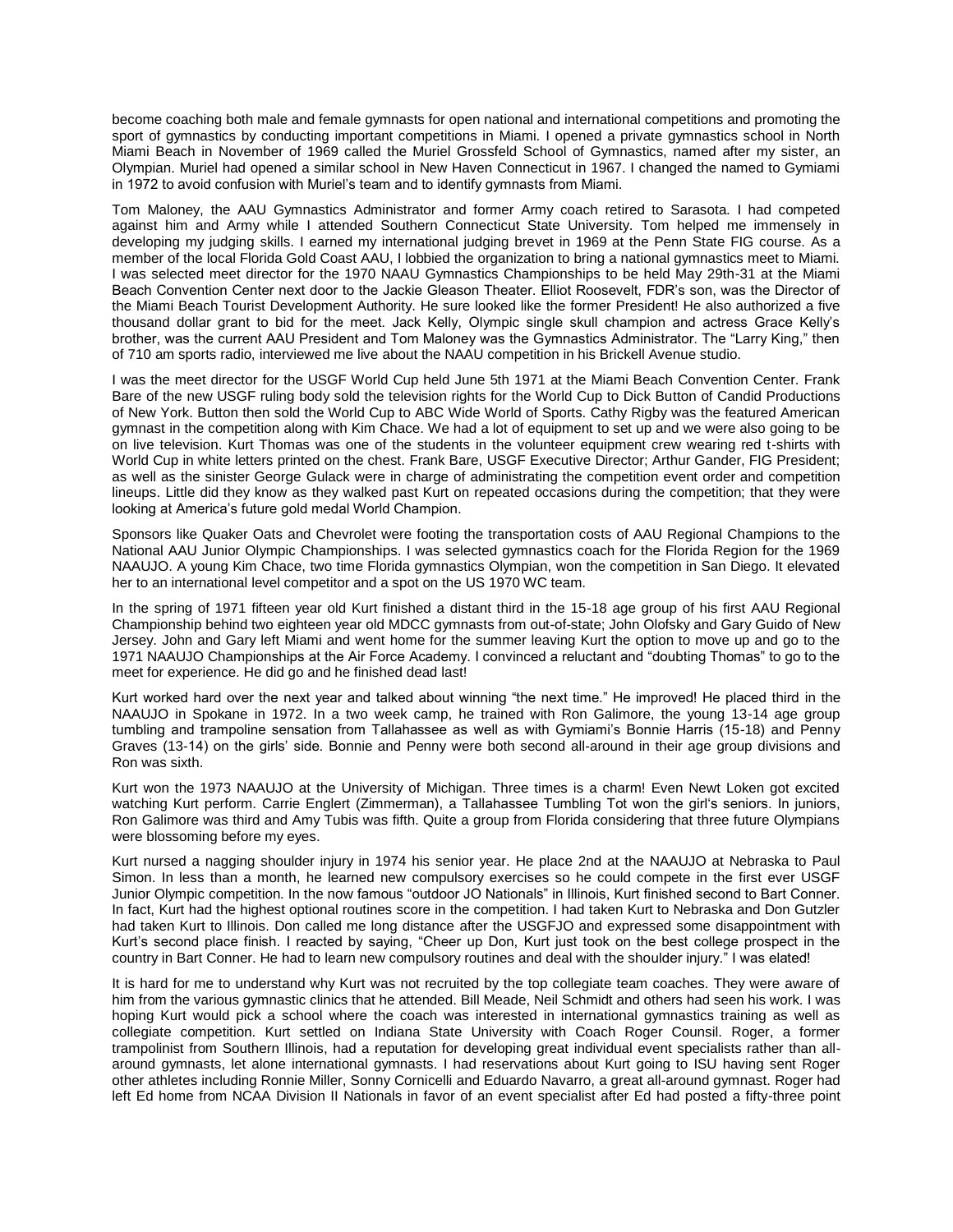plus average in the all-around during the dual meet season. This did not sit well with me! Indiana State was making a move from NCAA Division II to Division I. Additionally; they were going to host the 1975 Division I NCAA Championships.

The summer of 1975 after Kurt's freshman year, Counsil went to Utah to pursue graduate studies leaving Kurt alone to train for the USGF Championships of the USA at Southern Illinois in Carbondale. Kurt began considering transferring. I was in Carbondale with Cathy Shotwell, my 1976 Olympic trials finalist, for the coed Championships of the USA. Kurt and I briefly discussed the situation in the bleachers at the meet. The truth was that Thomas was so talented gymnastically that he needed discipline as much as coaching. Council's style of coaching was very authoritative. Kurt and Roger found common ground. They had a great run together. Kurt's status as an elite international gymnast probably helped elevate Counsil in his quest to become the next Executive Director of the USGF after Frank Bare's departure in 1979-80. Kurt and basketball legend Larry Bird were the two best athletes on the Sycamore's campus during the late 70's. Being a former basketball player from Indiana and a regular attendee and demonstrator at the Indiana State Gymnastics Institute, I was quite proud of their accomplishments together.

Kurt made parallel bar finals in 1975 his freshman year in his first NCAA Championships hosted by Indiana State. He made the 1975 Pan American Games team and finishing third all-around, the highest on the US team; plus two silver (PH,V) and one bronze (HB) on the individual events and team gold over Cuba. In 1976 Kurt made the Olympic team to Montreal with the highest qualifying score and overcame a lingering hand injury finishing 21st all-around just behind teammates Wayne Young and Peter Kormann. His gymnastics surged winning the 1977 NCAA all-around title, the American Cup three times (1978, 79, 80) and other international events. The "Thomas Flair" on pommel horse became his trademark.

The 1978 World Championships in Strasbourg, France were the perfect opportunity for Kurt. Although Kurt was most known for his pommel horse and parallel bars performances, the floor exercise event set the drama. Nikolai Andrianov, the 1976 Olympic champion and the eventual all-around champion in Strasbourg, was in the floor exercise finals and had almost purposely left his strength part out of his preliminary routine. The brash Thomas had left out his strength part in the prelims not to be intimidated by the Soviet champion. In the floor final Kurt executed his strength part and his "flairs". When the scores came up after a meticulous performance including the one and three quarter full and one-half "Thomas" dive roll, Kurt Thomas became the first American to win a gold medal in the World Championship sharing the honor with American Marcia Frederick who had also earned US gold on the uneven parallel bars event. Kurt Thomas had put American gymnastics on the world map.

In 1979, the USGF hosted the first World Championship in the US at Tarrant Arena in Ft. Worth, Texas. Kurt won a record six medals: two gold (FX, HB), three silvers (PH, PB, AA) and one bronze (team). Kurt was now one of the most elite gymnasts in the world.

Unfortunately, President Jimmy Carter and the US Olympic Committee boycotted the United States from the 1980 Moscow Olympics. Kurt made the big decision to retire and then launched a successful professional gymnastics show, the US Professional Gymnastics Classic, for over ten years which featured professional competition and entertainment.

In 1992, for the Barcelona Olympics, Kurt at age 36 made a competition comeback as professional athletes were eligible for the first time to compete in the Olympic Games. Kurt made the US national team finishing 16th in the Olympic trials but fell short of making the Olympic squad.

Kurt and Marcia recently celebrated the 25th anniversary of their 1978 gold medal achievement. In 2004, Kurt was inducted into the International Gymnastics Hall of Fame in Oklahoma City, Oklahoma. Kurt along with his wife and children live in Plano, Texas. He is the owner of the Kurt Thomas Gymnastics Training Center.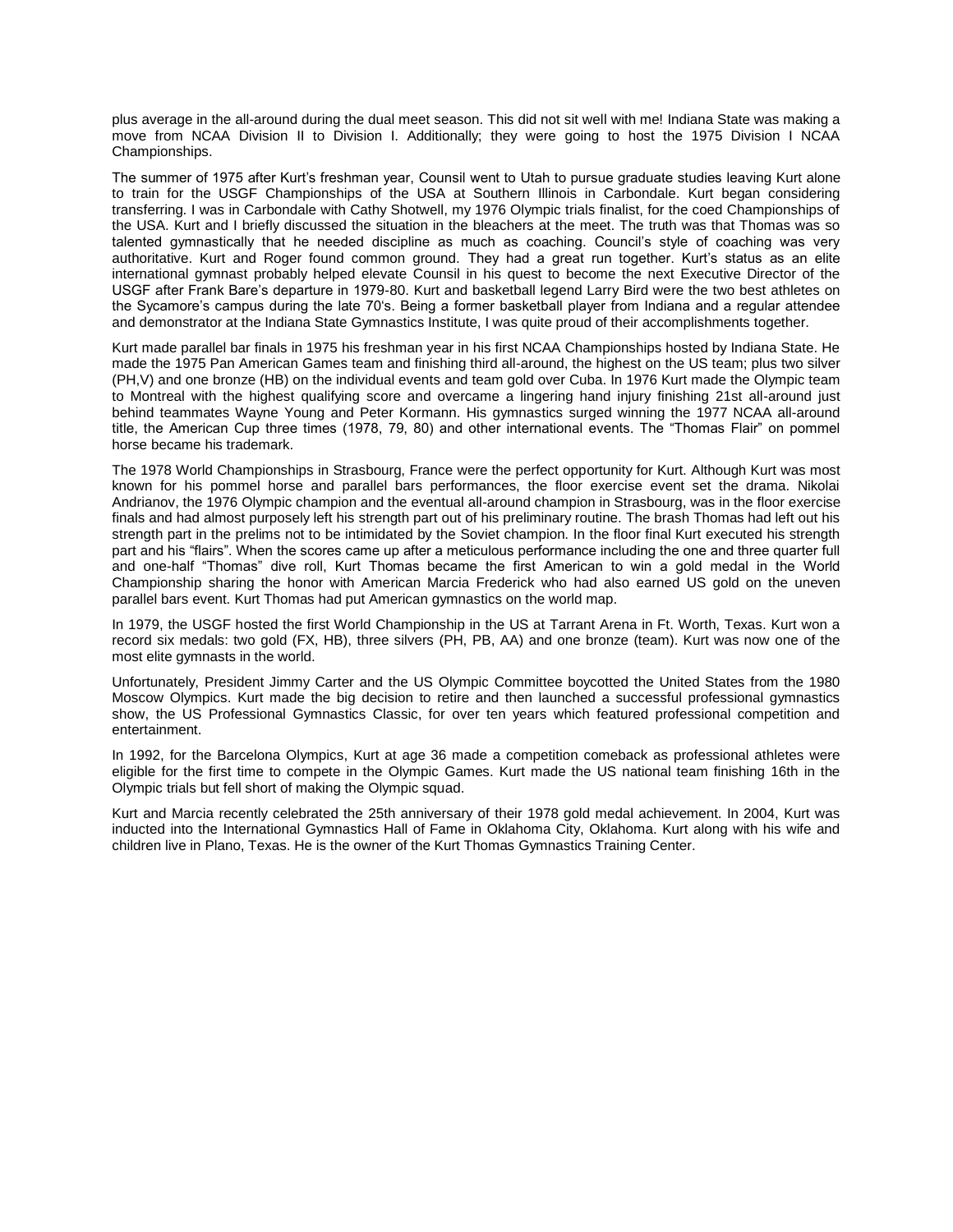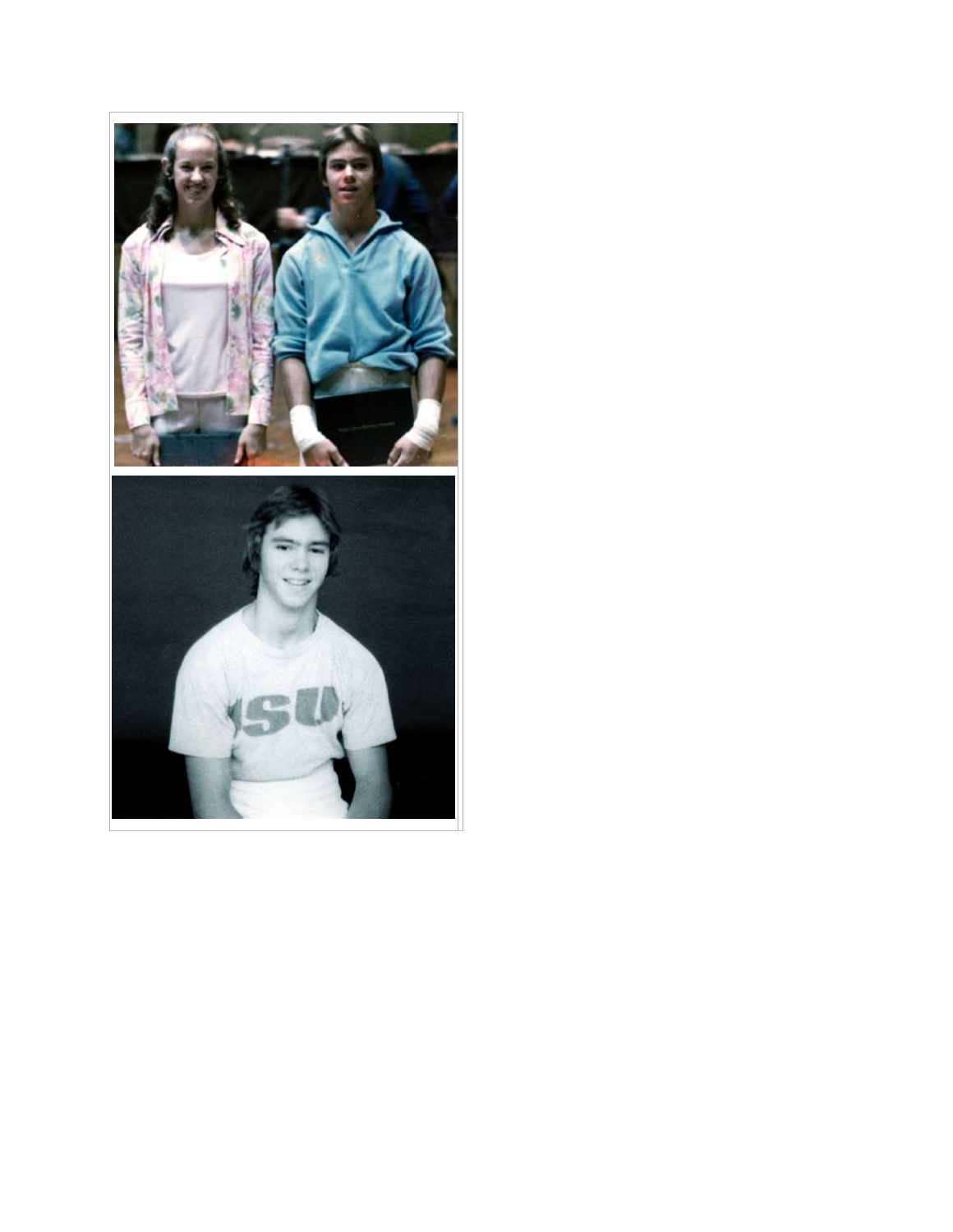